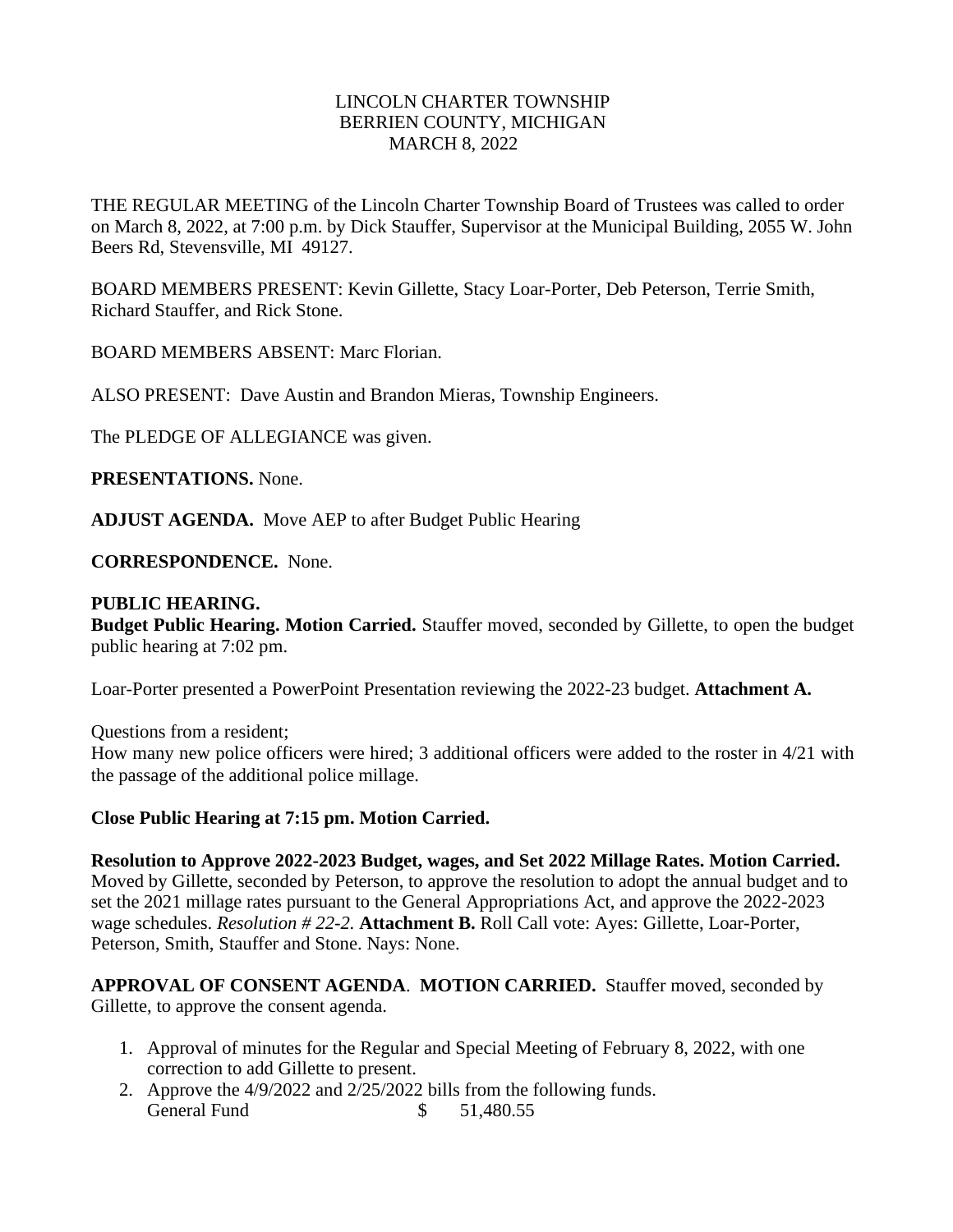| Fire Fund                       | 9,344.26     |
|---------------------------------|--------------|
| Parks Fund                      | 2,972.84     |
| Parks Capital Improvement       | 0.00         |
| <b>Cemetery Fund</b>            | 1,502.82     |
| <b>Building Fund</b>            | 15,189.63    |
| Township Improvement Fund       | 0.00         |
| Police Fund                     | 41,721.31    |
| Police Drug                     | 0.00         |
| Police Capital Improvement      | 0.00         |
| Sewer Enterprise                |              |
| <b>Sewer Operating</b>          | 221,515.86   |
| <b>Sewer Replacement</b>        | 0.00         |
| Sewer Improvement               | 0.00         |
| Water Enterprise                |              |
| <b>Water Operating</b>          | 166,082.30   |
| Water Improvement               | 0.00         |
| Road Fund                       | 0.00         |
| <b>Fire Capital Improvement</b> | 0.00         |
| <b>Brownfield Fund</b>          | 0.00         |
| TOTAL                           | \$509,809.57 |
|                                 |              |

# **AEP Franchise Ordinance.**

Mona Livingston, Community Affairs Manager, and Wesley Link, engineer, presented the updated franchise ordinance. The ordinance provides AEP the right to conduct business within the Township to construct and maintain facilities for electric service in the public Rights of Way, and holds the Township harmless from liability which may arise from such operation.

There was a question about burying lines underground. They explained it is cost prohibitive to bury any current overhead lines. Many new developments, the developer will choose to bury the lines, currently it is approximately \$500 per foot to bury lines. They also stated that the life of the line is shorter when buried underground and there is a much longer restoration time frame when underground wires are damaged. They stated AEP continues to look at future technology.

**1 st Reading to approve ordinance granting a revocable franchise to Indiana Michigan Power. Motion Carried.** Stauffer moved, seconded by Stone, to approve the 1<sup>st</sup> reading of an ordinance granting a revocable franchise to Indiana Michigan Power Company, its successors and assigns, for the right to acquire, construct, maintain, and operate in the streets, thoroughfares, alleys, bridges, and public places of the Lincoln Charter Township, Berrien County, State of Michigan, and its successors, lines and appurtenant equipment for the transmission and distribution of electric energy to the Lincoln Charter Township, and the inhabitants thereof, and for the transmission and distribution of the same within, through and across said Lincoln Charter Township. *Ordinance # 22-01.*  **Attachment C.** Roll call vote: Ayes: Gillette, Loar-Porter, Peterson, Smith, Stauffer and Stone. Nays: None.

**LIBRARY REPORT.** The Library Board President Megan Yore-Norbey, reported upcoming events at the library. Yore-Norbey reported the exterior book drop scanner was replaced as the previous one reached the end of its life cycle. They continue their search for a new library director.

**NEW BUSINESS.** None.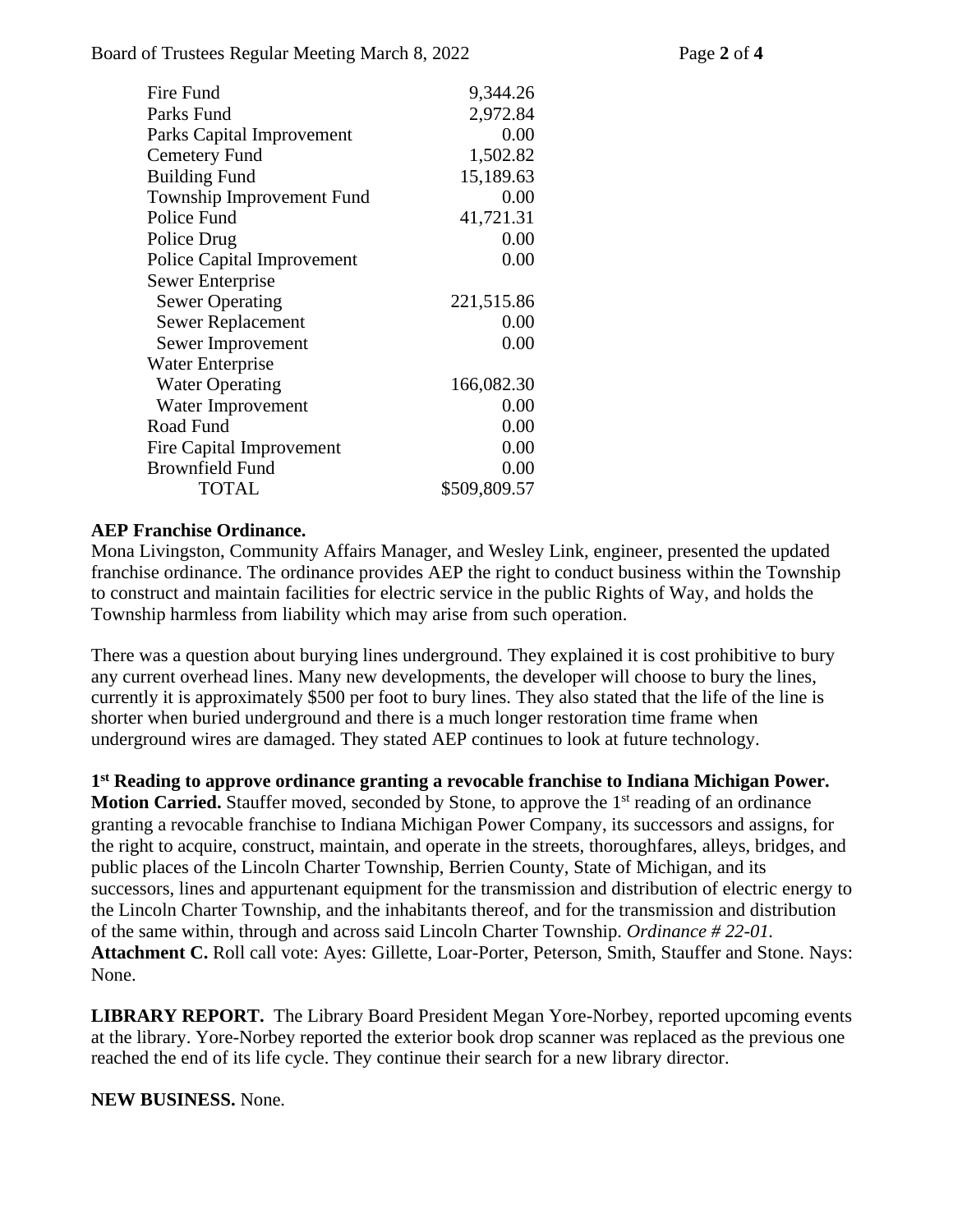### **SUPERVISOR'S REPORT**. **OTHER ITEMS**

**Trash Passes. Motion Carried.** Stauffer moved, seconded by Stone, to approve no charge trash days for April 2,9,16, and 23 with one pass per household, and for October 22 and 29 and November 5 and 12.

**Exit 23 Clean up.** Exit 23 clean ups are scheduled on Saturdays; April 23, July 16 and October 1. Those interested in helping can call Glenn Youngstedt at 269-861-0596 or at the Township Hall.

### **Broadband.**

Stauffer is working with Berrien County on an application for broadband service in the areas in Lincoln Charter Township that are not currently serviced.

| <b>CLERK'S REPORT.</b> |  |  |  |  |
|------------------------|--|--|--|--|
| Fehruary Ralances      |  |  |  |  |

| r tvi uai y Dalahtts.  |                |                               |                |
|------------------------|----------------|-------------------------------|----------------|
| General                | \$1,518,189.64 | Road                          | \$138,482.29   |
| <b>Fire</b>            | \$75,101.27    | Police                        | \$7,921.57     |
| Parks                  | \$131,511.42   | Cemetery                      | \$57,358.80    |
| <b>Street Lighting</b> | \$47,673.16    | <b>Building</b>               | \$590,760.57   |
| Police Drug Fund       | \$904.93       | <b>Brownfield</b>             | \$169,079.51   |
| Township Improvement   | \$287,596.10   | Fire Improvement              | \$3,271.66     |
| Police Improvement     | \$4,394.61     | Park Improvement              | \$141,606.93   |
| <b>Sewer Operating</b> | \$2,310,966.49 | Sewer Replacement             | \$1,179,420.12 |
| Sewer Improvement      | \$627,795.18   | <b>Water Operating</b>        | \$6,059.12     |
| Water Replacement      | \$1,636,748.60 | Water Improvement             | \$5,783,174.04 |
| Trust & Agency         | \$95,994.05    | <b>T&amp;A Delinquent Tax</b> | \$1,016.06     |
| <b>Tax Fund</b>        | \$4,728,363.36 | Police Bond T & A             | \$509.48       |
| <b>Flex Spending</b>   | \$1,594.29     | <b>ARPA Fund</b>              | \$276,765.27   |
|                        |                |                               |                |

**TREASURER'S REPORT.** Smith reported 97.3% of the winter taxes and 98.5% of the summer taxes have been collected so far. Interested earned year to date is \$18,874.79. Smith will be complete tax settlement with the county withing a couple of weeks.

# **PLANNING COMMISSION REPORT.**

**2nd Reading to approve Amend the Zoning Ordinance to Add Regulations Concerning Eco-Friendly Housing. Motion Carried.** Stauffer moved, seconded by Stone, to approve the 1<sup>st</sup> reading of an ordinance to amend the compilation of ordinances of the Township to add regulations concerning eco-friendly housing *Ordinance # Z22-01.* **Attachment D.** Roll call vote: Ayes: Gillette, Loar-Porter, Peterson, Smith, Stauffer and Stone. Nays: None.

# **ZONING BOARD OF APPEALS REPORT.** No meeting.

# **ASSESSOR'S REPORT**. Distributed to board.

**BUILDING DEPARTMENT REPORT**. No single-family residential permits were issued in February. There have been 4 single family residential permits issued year-to-date.

**Approval of Building Permit Plan Review Fees. Motion Carried.** Gillette moved, seconded by